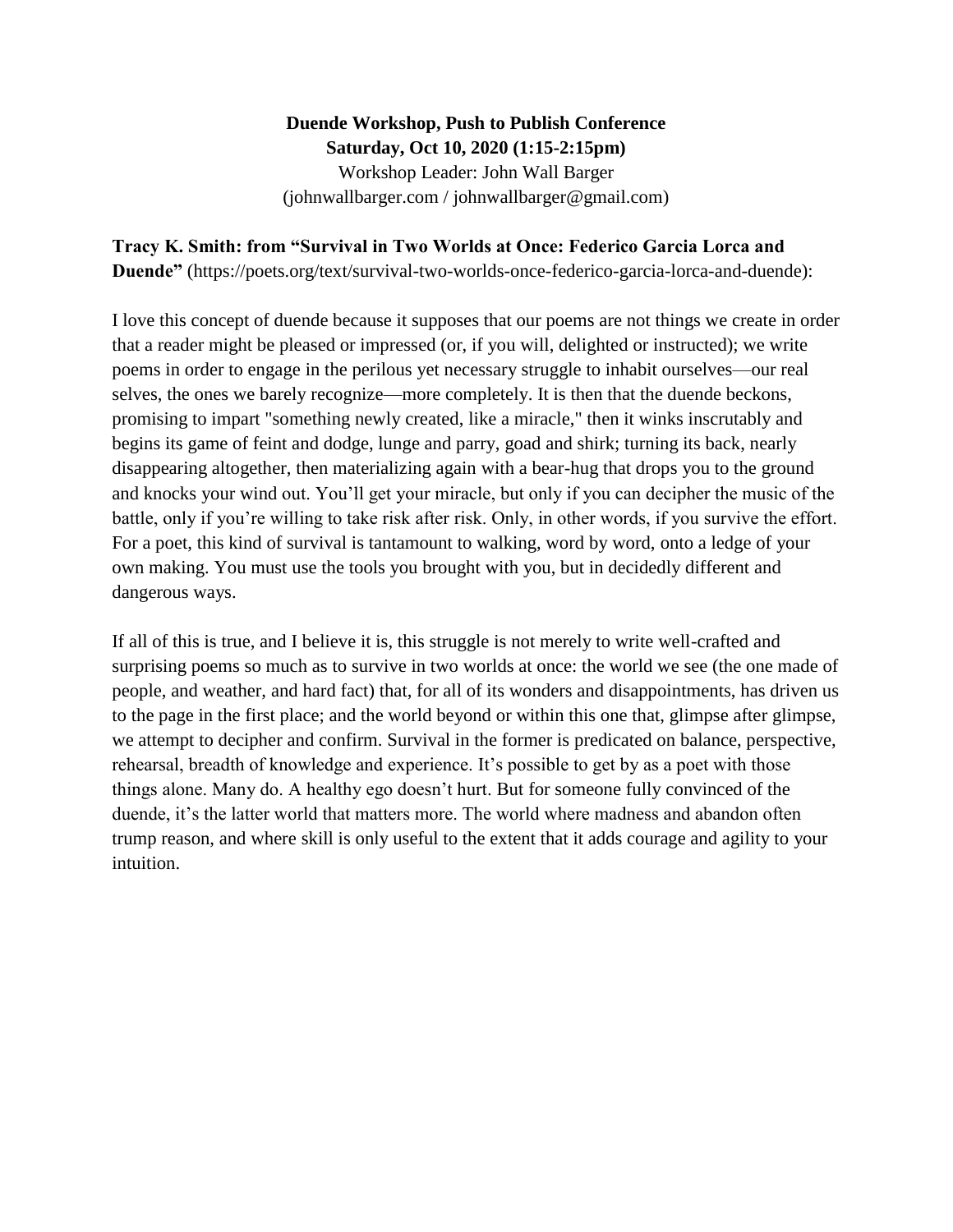## **Federico García Lorca: from "Theory and Play of the Duende"**

(https://www.poetryintranslation.com/PITBR/Spanish/LorcaDuende.php):

"Whatever has black sounds has duende." There is no greater truth. These black sounds are the mystery, the roots that probe through the mire that we all know of, and do not understand, but which furnishes us with whatever is sustaining in art. Black sounds: so said the celebrated Spaniard, thereby concurring with Goethe, who, in effect, defined the duende when he said, speaking of Paganini: "A mysterious power that all may feel and no philosophy can explain."

The duende, then, is a power and not a construct, is a struggle and not a concept. I have heard an old guitarist, a true virtuoso, remark, "The duende is not in the throat, the duende comes up from inside, up from the very soles of the feet." That is to say, it is not a question of aptitude, but of a true and viable style - of blood, in other words; of what is oldest in culture: of creation made act.

The Muse arouses the intellect, bearing landscapes of columns and the false taste of laurel; but intellect is oftentimes the foe of poetry because it imitates too much, it elevates the poet to a throne of acute angles and makes him forget that in time the ants can devour him, too, or that a great arsenical locust can fall on his head, against which the Muses who live inside monocles or the lukewarm lacquer roses of insignificant salons, are helpless.

And repel the Angel, too - kick out the Muse and conquer his awe of the fragrance of violets that breathe from the poetry of the eighteenth century, or of the great telescope in whose lenses the Muse dozes off, sick of limits.

"Viva Paris!" As if to say: We are not interested in aptitude or techniques or virtuosity here. We are interested in something else.

Some years ago, in a dancing contest at Jerez de la Frontera, an old lady of eighty, competing against beautiful women and young girls with waists as supple as water, carried off the prize merely by the act of raising her arms, throwing back her head, and stamping the little platform with a blow of her feet; but in the conclave of muses and angels foregathered there - beauties of form and beauties of smile - the dying duende triumphed as it had to, trailing the rusted knife blades of its wings along the ground.

The Duende ... will not approach at all if he does not see the possibility of death, if he is not convinced he will circle death's house, if there is not every assurance he can rustle the branches borne aloft by us all, that neither have, nor may ever have, the power to console.

The magical virtue of poetry lies in the fact that it is always empowered with duende to baptize in dark water all those who behold it ...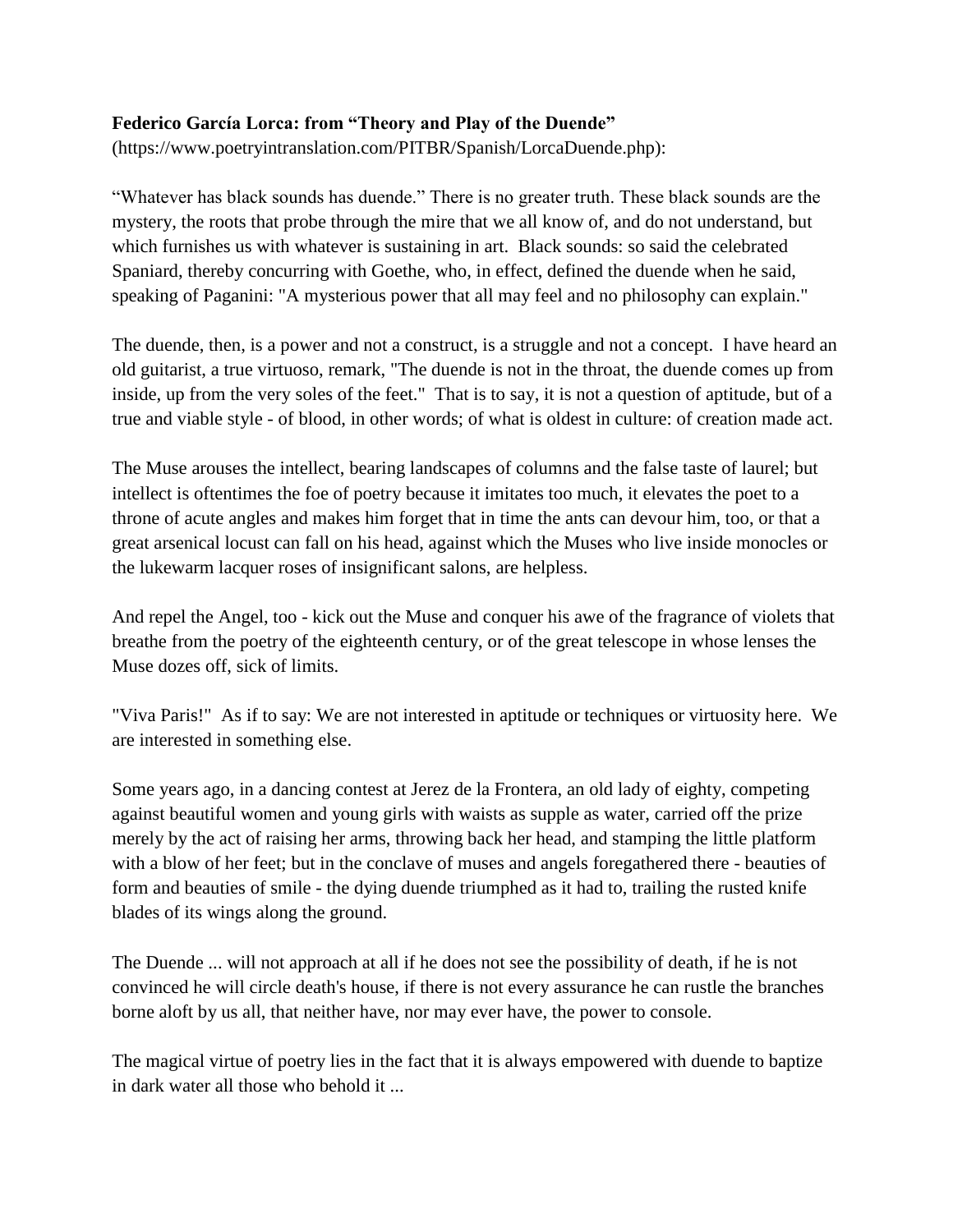We have said that the Duende loves ledges and wounds, that he enters only those areas where form dissolves in a passion transcending any of its visible expressions.

The Duende works on the body of the dancer like the wind works on sand. With magical force, it converts a young girl into a lunar paralytic; or fills with adolescent blushes a ragged old man begging handouts in the wineshops; or suddenly discovers the smell of nocturnal ports in a head of hair, and moment for moment, works on the arms with an expressiveness which is the mother of the dance of all ages.

But it is impossible for him ever to repeat himself - this is interesting and must be underscored. The Duende never repeats himself, any more than the forms of the sea repeat themselves in a storm.

Each art has, by nature, its distinctive Duende of style and form, but all roots join at the point where the black sounds of Manuel Torres issue forth - the ultimate stuff and the common basis, uncontrollable and tremulous, of wood and sound and canvas and word.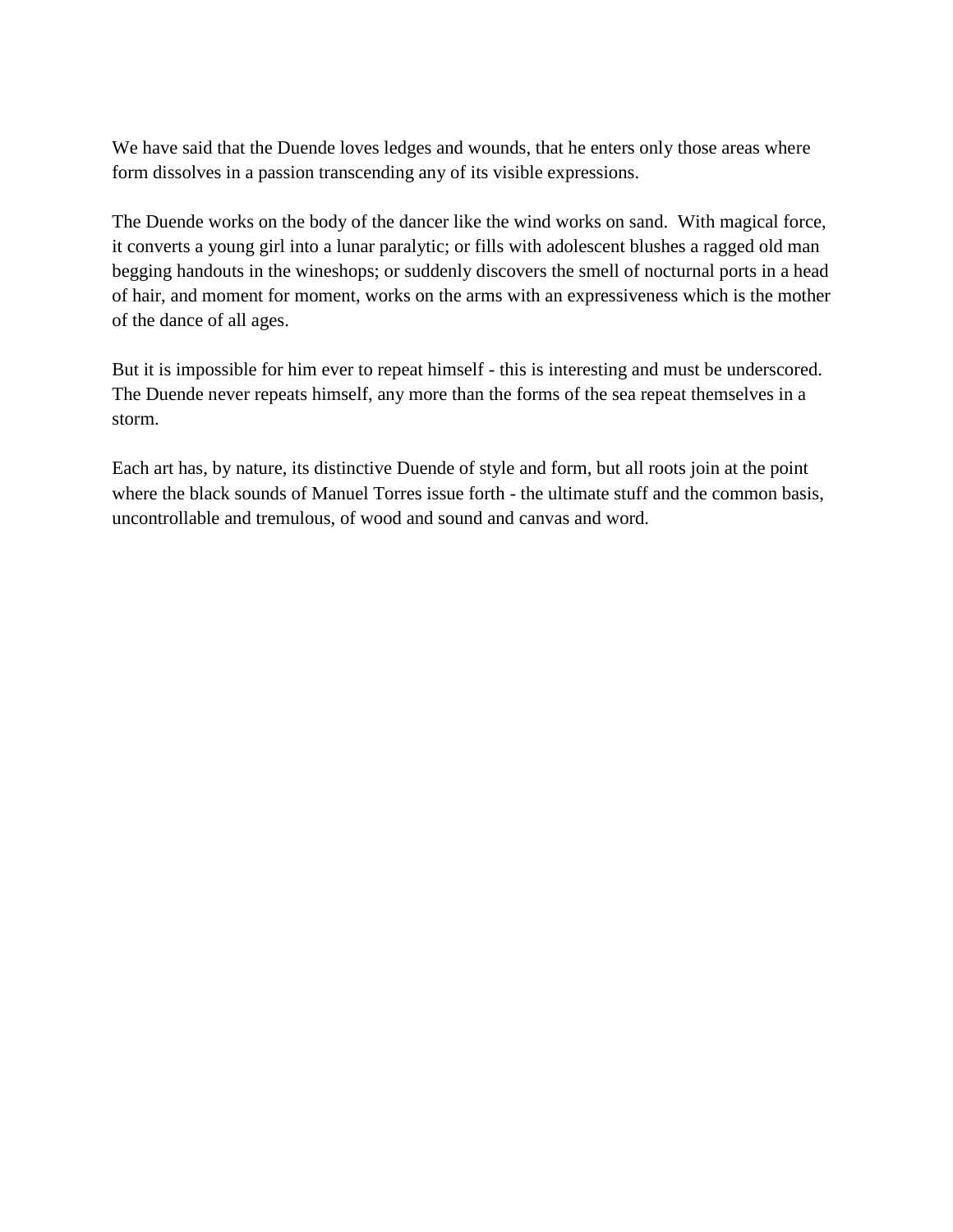### **Sixth Grade**, by Marie Howe

The afternoon the neighborhood boys tied me and Mary Lou Mather to Donny Ralph's father's garage doors, spread-eagled, it was the summer they chased us almost every day.

Careening across the lawns they'd mowed for money, on bikes they threw down, they'd catch us, lie on top of us, then get up and walk away.

That afternoon Donny's mother wasn't home. His nine sisters and brothers gone - even Gramps, who lived with them, gone somewhere - the backyard empty, the big house quiet.

A gang of boys. They pulled the heavy garage doors down, and tied us to them with clothesline, and Donny got the deer's leg severed from the buck his dad had killed

the year before, dried up and still fur-covered, and sort of poked it at us, dancing around the blacktop in his sneakers, laughing. Then somebody took it from Donny and did it.

And then somebody else, and somebody after him. Then Donny pulled up Mary Lou's dress and held it up, and she began to cry, and I became a boy again, and shouted Stop,

and they wouldn't. Then a girl-boy, calling out to Charlie, my best friend's brother, who wouldn't look

Charlie! to my brother's friend who knew me Stop them. And he wouldn't. And then more softly, and looking directly at him, I said, Charlie.

And he said Stop. And they said What? And he said Stop it. And they did, quickly untying the ropes, weirdly quiet, Mary Lou still weeping. And Charlie? Already gone.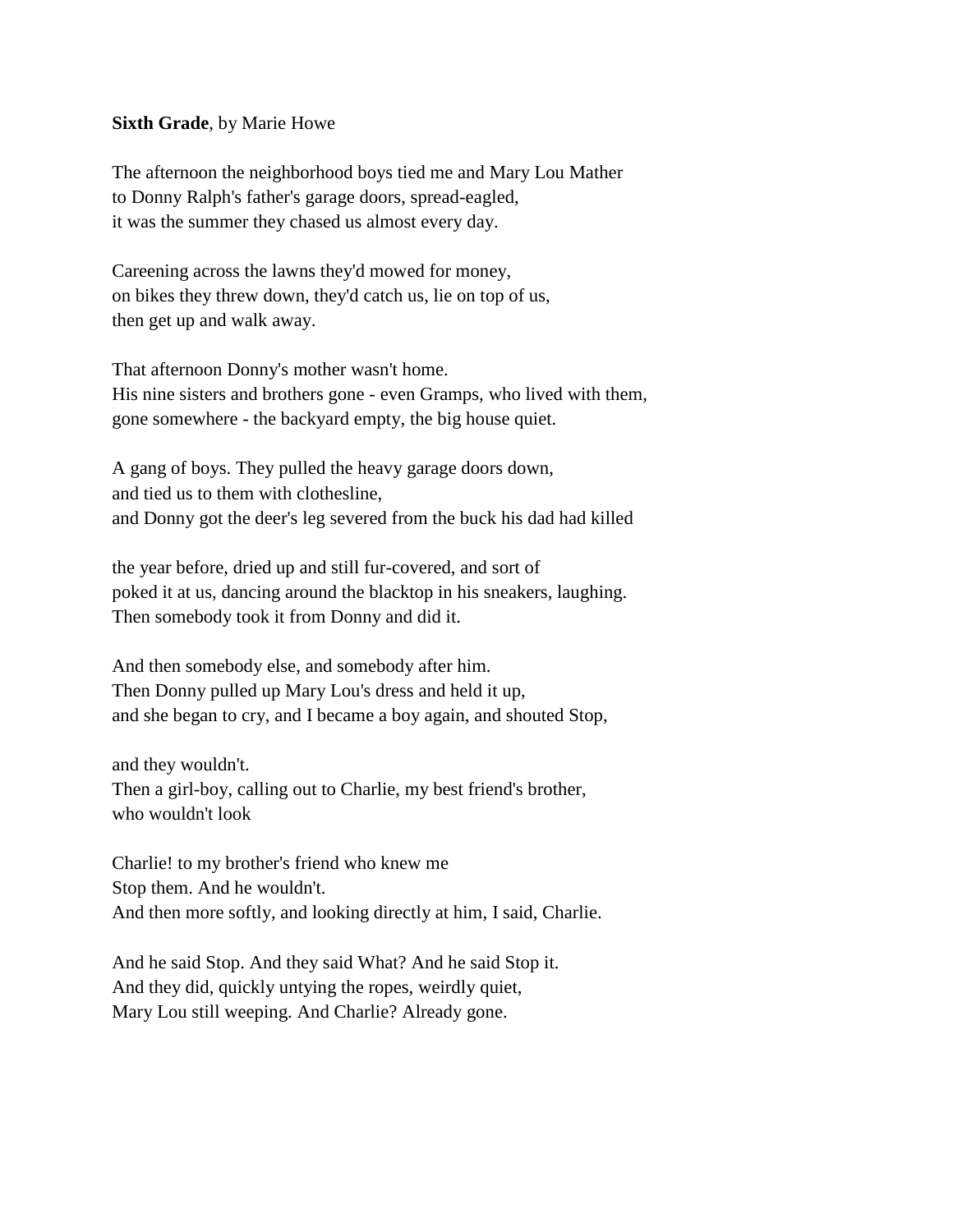#### from **Song of Myself, 6,** by Walt Whitman

A child said *What is the grass?* fetching it to me with full hands; How could I answer the child? I do not know what it is any more than he. I guess it must be the flag of my disposition, out of hopeful green stuff woven.

Or I guess if is the handkerchief of the Lord,

A scented gift and remembrancer designedly dropt,

Bearing the owner's name someway in the corners, that we may see and remark, and say *Whose*?

Or I guess the grass is itself a child, the produced babe of the vegetation.

Or I guess it is a uniform hieroglyphic,

And it means, Sprouting alike in broad zones and narrow zones,

Growing among black folks as among white,

Kanuck, Tuckahoe, Congressman, Cuff, I give them the same, I receive them the same.

And now it seems to me the beautiful uncut hair of graves.

Tenderly will I use you curling grass,

It may be you transpire from the breasts of young men,

It may be you are from old people, or from offspring taken,

It may be if I had known them I would have loved them, soon out of their mothers' laps,

And here you are the mothers' laps.

This grass is very dark to be from the white heads of old mothers,

Darker than the colorless beards of old men,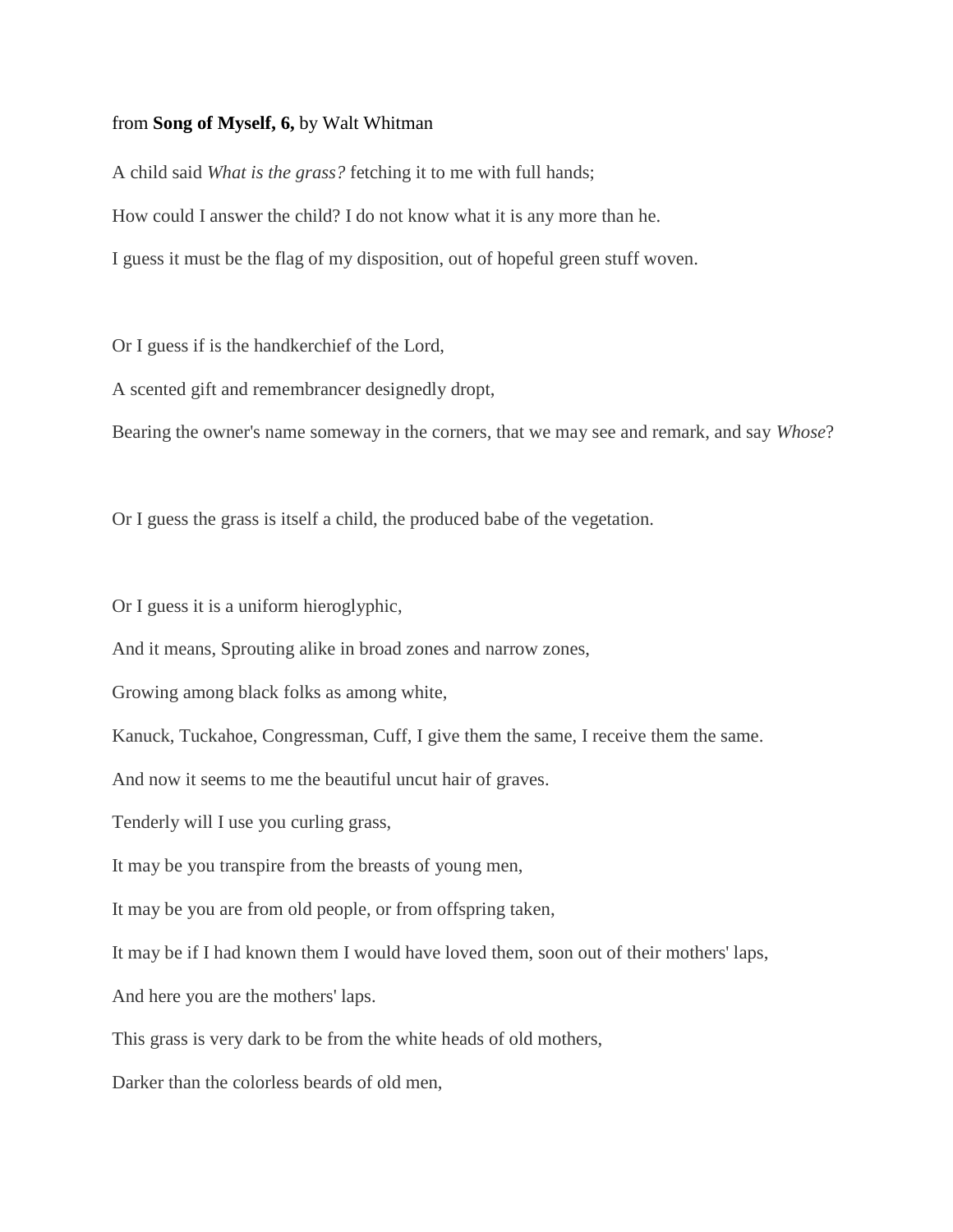Dark to come from under the faint red roofs of mouths.

O I perceive after all so many uttering tongues,

And I perceive they do not come from the roofs of mouths for nothing.

I wish I could translate the hints about the dead young men and women,

And the hints about old men and mothers, and the offspring taken soon out of their laps.

What do you think has become of the young and old men?

And what do you think has become of the women and children?

They are alive and well somewhere,

The smallest sprout shows there is really no death,

And if ever there was it led forward life, and does not wait at the end to arrest it,

And ceas'd the moment life appear'd.

All goes onward and outward, nothing collapses,

And to die is different from what any one supposed, and luckier.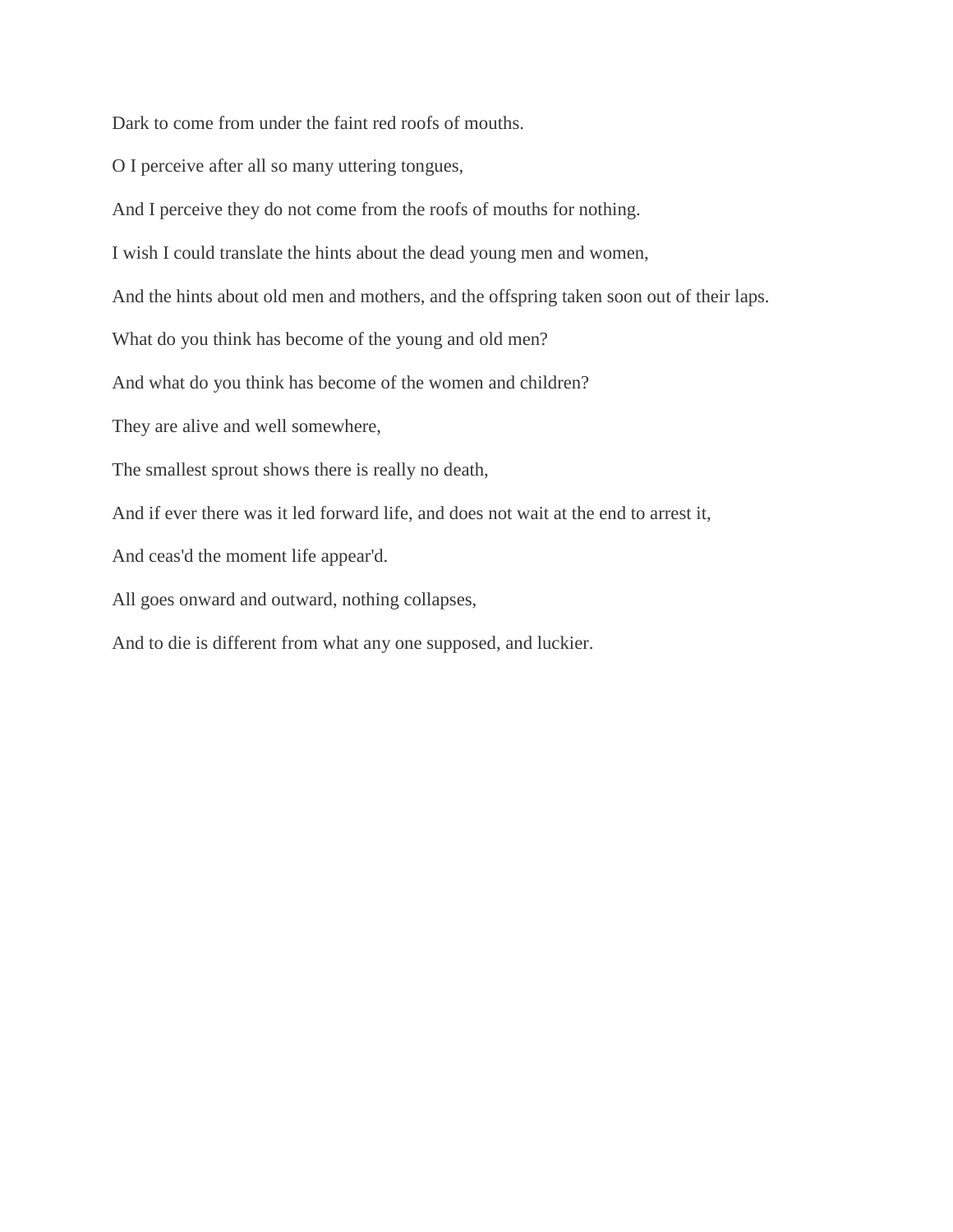## **City That Does Not Sleep** (Nightsong of the Brooklyn Bridge), by Federico García Lorca

In the sky there is nobody asleep. Nobody, nobody. Nobody is asleep. The creatures of the moon sniff and prowl about their cabins. The living iguanas will come and bite the men who do not dream, and the man who rushes out with his spirit broken will meet on the street corner

the unbelievable alligator quiet beneath the tender protest of the stars.

Nobody is asleep on earth. Nobody, nobody. Nobody is asleep. In a graveyard far off there is a corpse who has moaned for three years because of a dry countryside on his knee; and that boy they buried this morning cried so much it was necessary to call out the dogs to keep him quiet.

Life is not a dream. Careful! Careful! Careful! We fall down the stairs in order to eat the moist earth or we climb to the knife edge of the snow with the voices of the dead dahlias. But forgetfulness does not exist, dreams do not exist; flesh exists. Kisses tie our mouths in a thicket of new veins, and whoever his pain pains will feel that pain forever and whoever is afraid of death will carry it on his shoulders.

One day the horses will live in the saloons and the enraged ants will throw themselves on the yellow skies that take refuge in the eyes of cows.

Another day

we will watch the preserved butterflies rise from the dead and still walking through a country of gray sponges and silent boats we will watch our ring flash and roses spring from our tongue. Careful! Be careful! Be careful!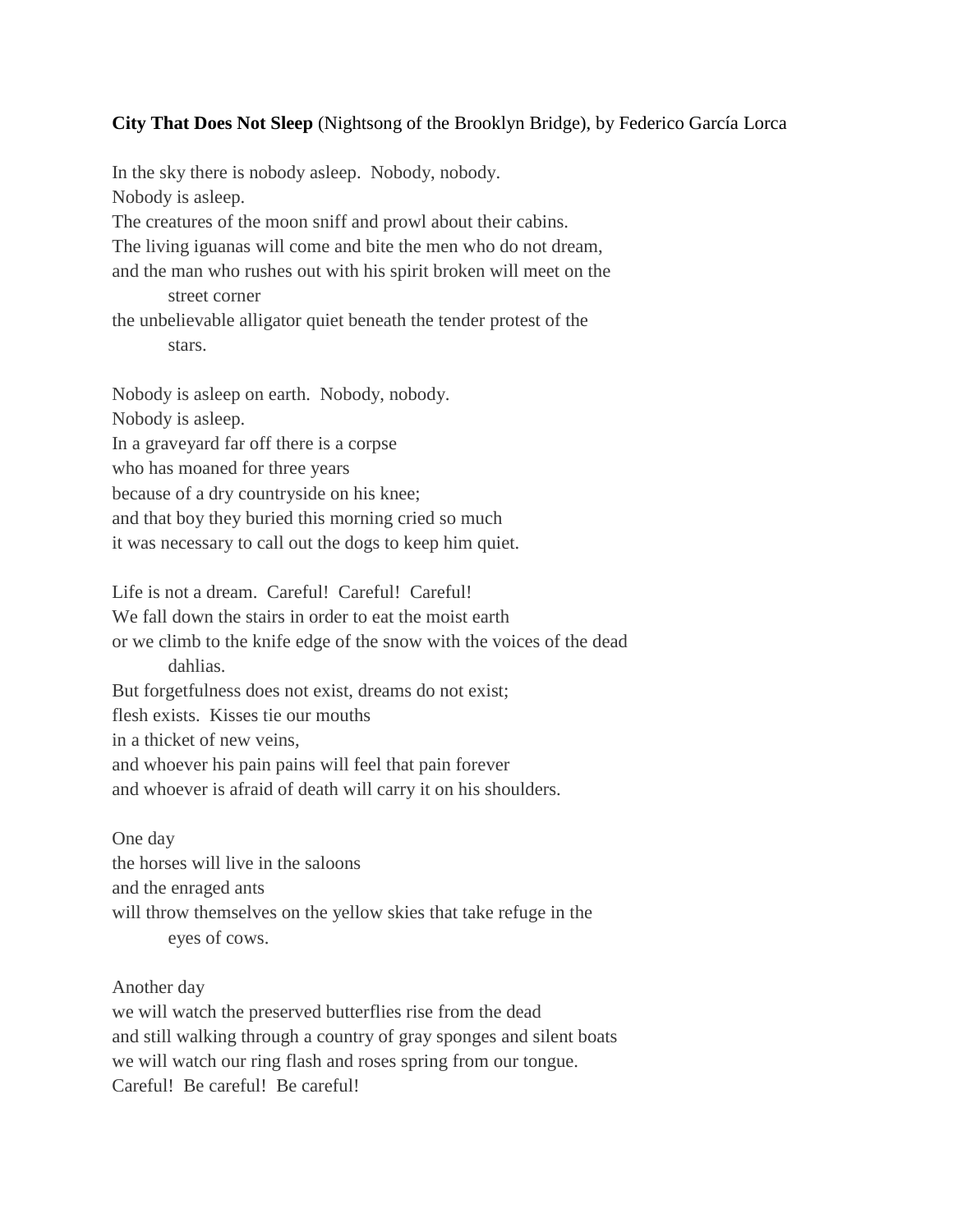The men who still have marks of the claw and the thunderstorm, and that boy who cries because he has never heard of the invention

 of the bridge, or that dead man who possesses now only his head and a shoe, we must carry them to the wall where the iguanas and the snakes

are waiting,

where the bear's teeth are waiting,

where the mummified hand of the boy is waiting,

and the hair of the camel stands on end with a violent blue shudder.

Nobody is sleeping in the sky. Nobody, nobody.

Nobody is sleeping.

If someone does close his eyes,

a whip, boys, a whip!

Let there be a landscape of open eyes

and bitter wounds on fire.

No one is sleeping in this world. No one, no one.

I have said it before.

No one is sleeping.

But if someone grows too much moss on his temples during the night, open the stage trapdoors so he can see in the moonlight

the lying goblets, and the poison, and the skull of the theaters.